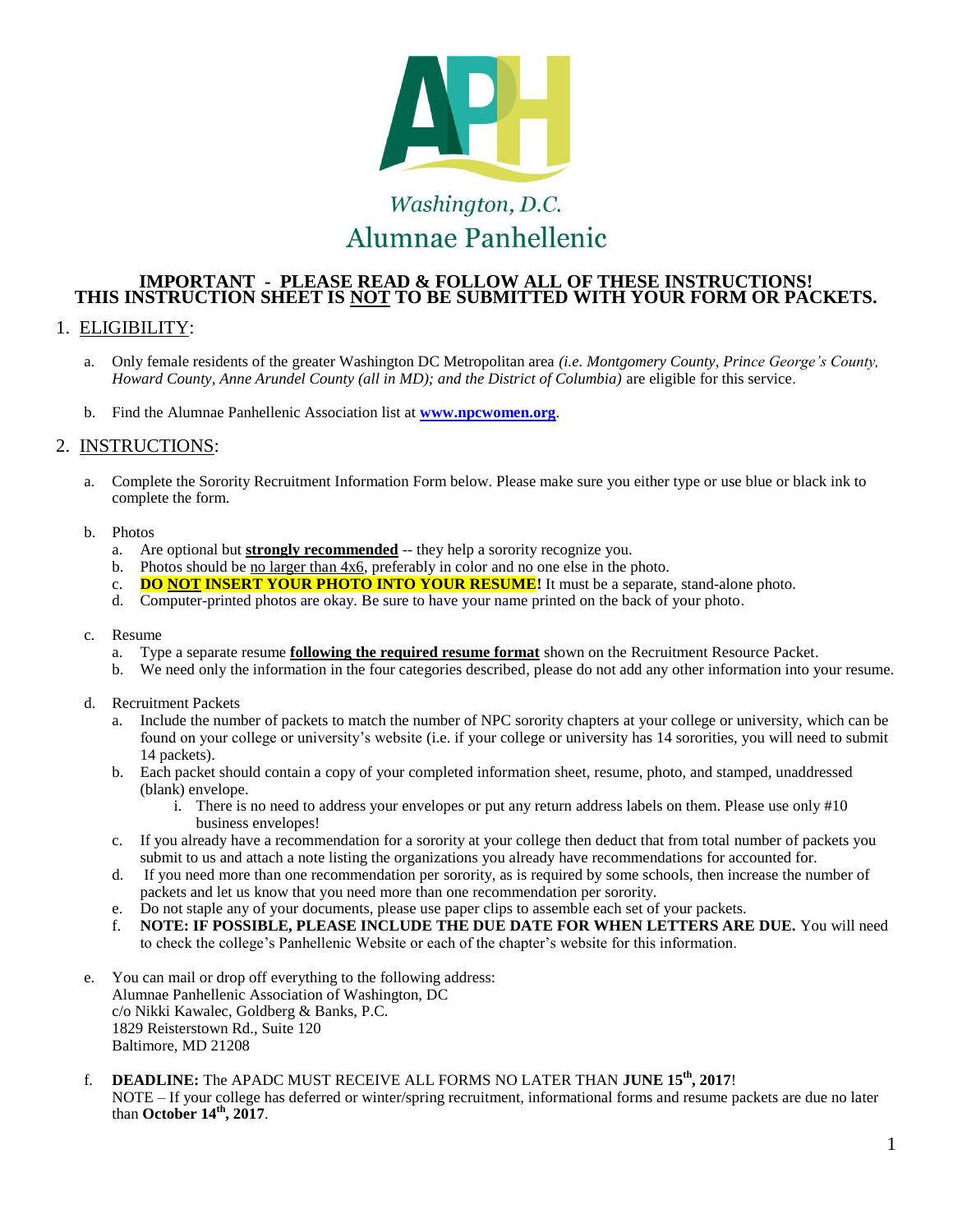

## Sorority Recruitment Information Form

| PARENT/GUARDIAN ADDRESS: (if different from above; include city, state & zip):                                   |  |  |  |  |  |
|------------------------------------------------------------------------------------------------------------------|--|--|--|--|--|
|                                                                                                                  |  |  |  |  |  |
| PARENT/GUARDIAN PHONE NUMBER (area code first):__________________________________<br>(circle one) Home Work Cell |  |  |  |  |  |
|                                                                                                                  |  |  |  |  |  |
| EDUCATION                                                                                                        |  |  |  |  |  |
|                                                                                                                  |  |  |  |  |  |
|                                                                                                                  |  |  |  |  |  |
|                                                                                                                  |  |  |  |  |  |